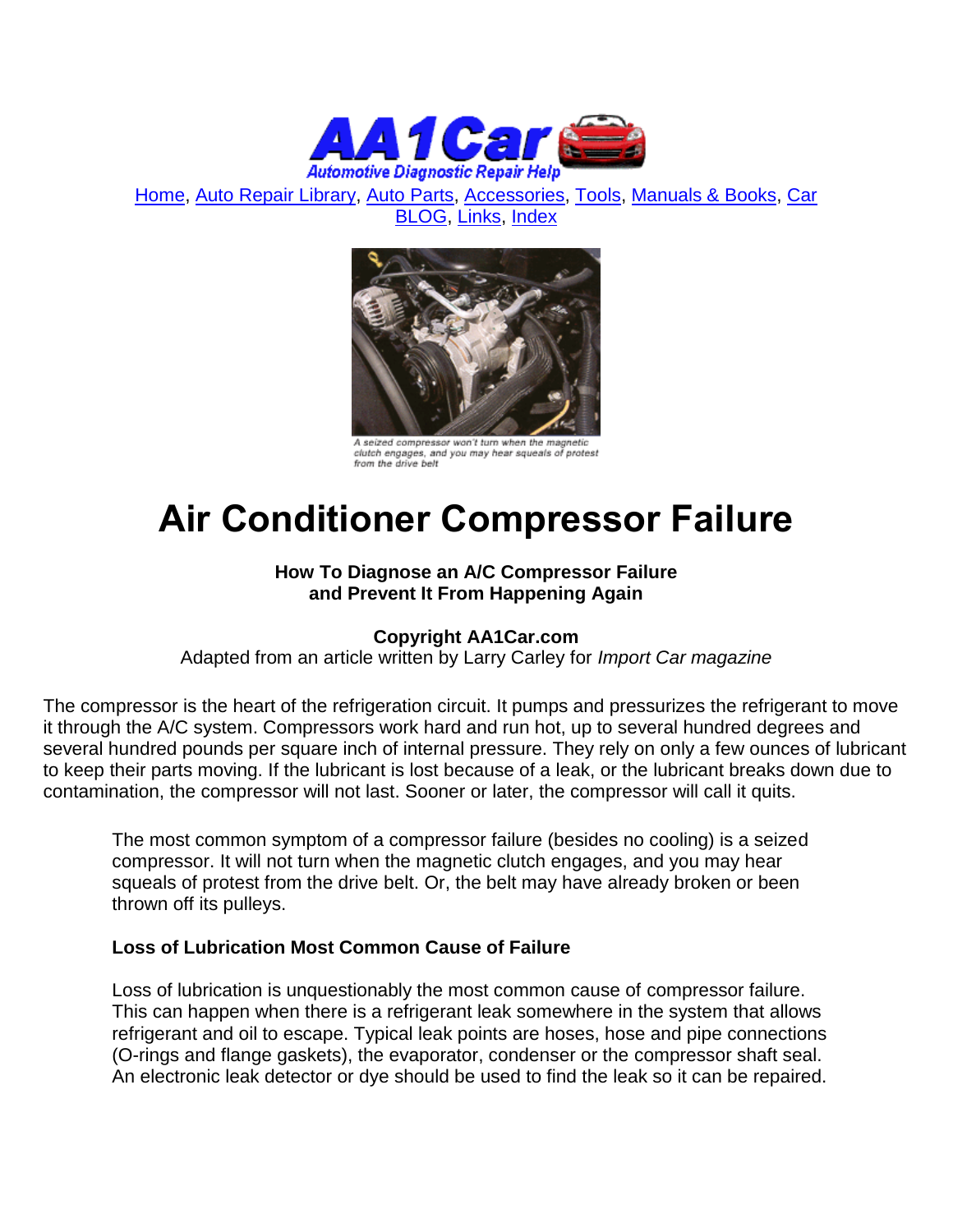A restriction inside the A/C system can also starve the compressor for oil. Oil circulates with the refrigerant, so if the orifice tube or expansion valve is blocked it may cause the compressor to run dry and seize.

#### **Compressor Noise**

Even if a compressor is still turning, it may have to be replaced if it is leaking, making excessive noise or not working correctly. Some compressors are naturally noisier than others, but loud knocking noises can sometimes be caused by air in the system (the cure here is to vacuum purge the system to remove the unwanted air, then to recharge the system with refrigerant). Metallic noises and bearing noise are usually signals that the compressor is about to fail.

#### **Worn Internals**

A new compressor may be needed if the unit is leaking internally or not producing enough pressure due to bad reed valves, worn piston rings, or worn or scored cylinders, etc.). A worn compressor or one with internal problems will not be able to develop normal operating pressures with a full charge of refrigerant. This kind of problem can be diagnosed with an A/C gauge set.

## **Other Causes of Poor or No Cooling**

Poor cooling can also be caused by a lot of things other than a bad compressor, so do not replace the compressor until you have ruled out other possibilities such as a low refrigerant charge, too much oil in the system, air contamination, a clogged condenser, plugged orifice tube, inoperative electric cooling fan, etc.

Compressor operation can be affected by sensors in vehicles with automatic temperature control systems. Some have an A/C pressure transducer (usually mounted in the high side line) to monitor refrigerant pressure and shut off the compressor if pressure gets too high; a compressor temperature sensor to turn off the compressor if it gets too hot; and/or a compressor rpm sensor to monitor belt slippage. Mitsubishi, for example, uses a "belt lock controller" to disengage the compressor if the drive belt slips or the compressor seizes.

On 1996 and newer Mercedes-Benz E-Class cars, the A/C control module will disengage the compressor if the refrigerant temperature and pressure sensors do not show a rise when the compressor is being driven.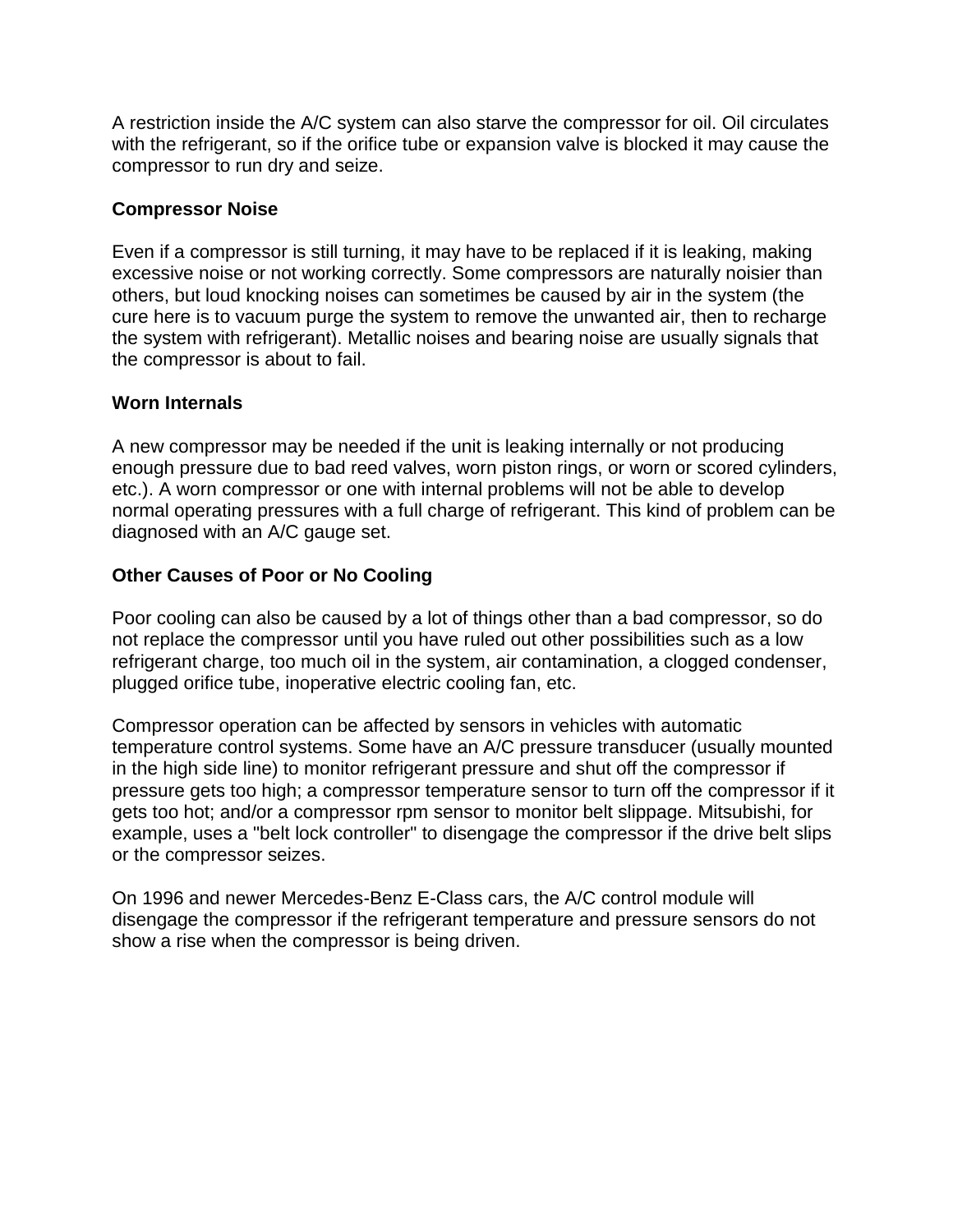

## **COMPRESSOR CLUTCH PROBLEMS**

If the compressor is not turning, make sure the magnetic clutch engages when energized. Underlying problems here may include a bad relay, fuse, wiring problem or a defective clutch. If the clutch fails to cycle on and off when the A/C is turned on, jumping the clutch lead with a jumper wire from the battery will show if the problem is in the clutch or elsewhere. If the clutch engages, the problem is the clutch power supply (relay, fuse, wiring, switch or control module). Refer to a wiring diagram and work backward toward the battery to find out why the voltage is not getting through.

Many A/C systems have a low-pressure cutout switch that prevents the compressor clutch from engaging if system pressure (the refrigerant charge) is too low. This is designed to protect the compressor from damage in the event of a leak. So if the clutch is not engaging, check the refrigerant charge and the cutout switch. The clutch air gap is also important for proper clutch operation. If the clearance is not correct, the clutch may slip and burn or not engage at all. The specs can be found in a service manual along with adjustment procedures. Generally speaking, most clutches call for a 0.015 to 0.040 inch press fit clearance.

# **DEFECTIVE COMPRESSORS?**

How often do compressors fail as a result of "manufacturing defects?" Not very often. According to one compressor manufacturer who examined 75 compressors that had failed and were returned under warranty, only two were found to have manufacturing defects. The rest failed because of problems such as too little oil in the system, air in the system, contaminants in the system, or "installer error." The latter category included using the wrong type of compressor lubricant, not using enough lubricant, using nonapproved flushes to "clean" system parts, and using cross-contaminated refrigerants. Debris left over from a previous compressor failure was the most common cause of repeat compressor failures.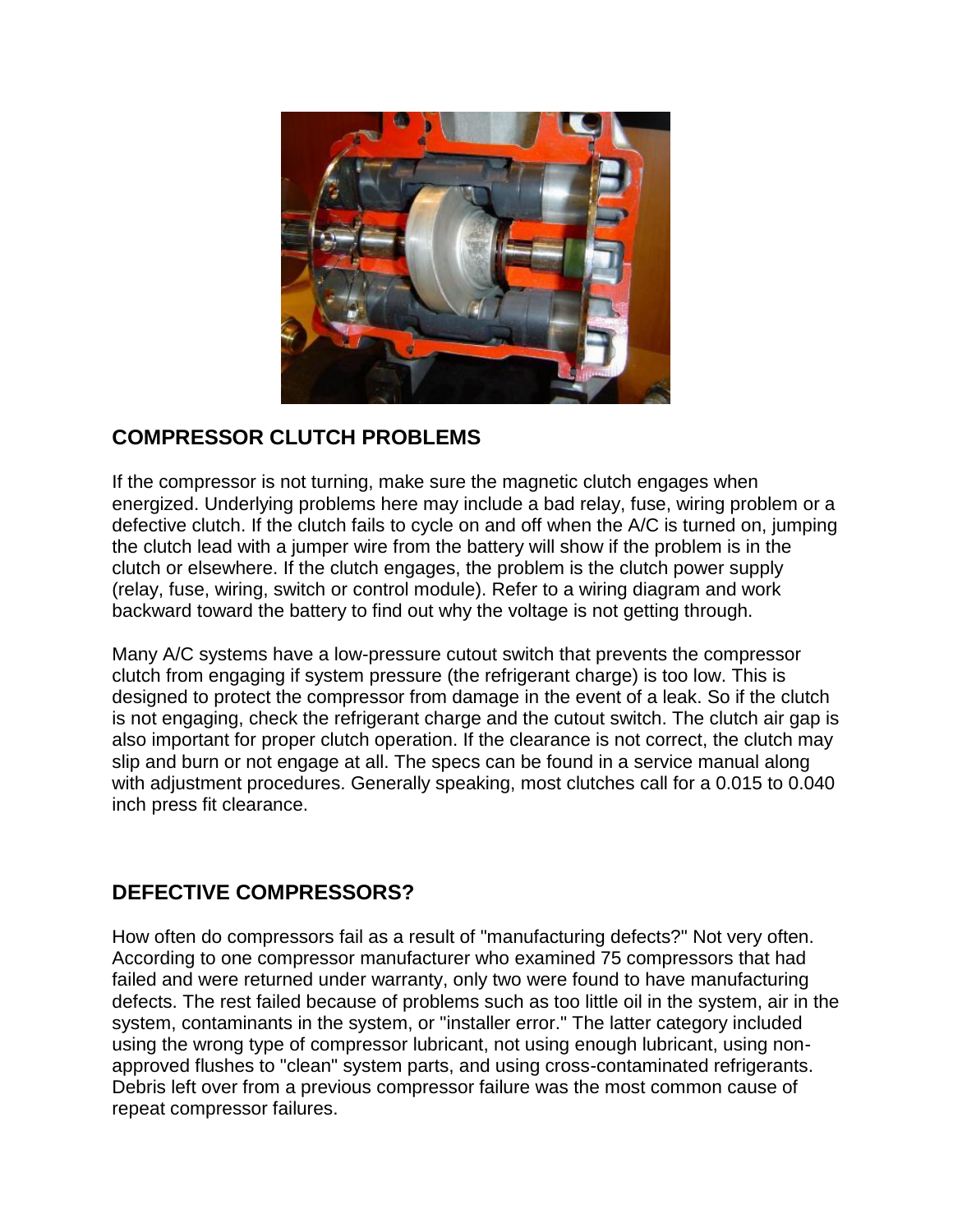## **Use the Correct Compressor Oil**

Always use the type of lubricant recommended for specific compressors. This is especially important with rotary vane and scroll-type compressors. A replacement compressor may or may not contain lubricant from the factory. In some cases, the shipping oil must be drained before the compressor is installed. In other cases, the compressor may contain a POE or a [PAG oil](http://www.aa1car.com/library/pagoil.htm) lubricant that may or may not be compatible with the vehicle requirements. Follow the compressor suppliers installation instructions to the letter to avoid warranty problems later on.

Before adding fresh oil to a system, all the old oil should first be removed. This will prevent cross-contamination of lubricants and reduce the risk of overcharging the system with too much oil (which can cause cooling problems). Always refer to the OEM oil capacity chart for the vehicle application. The following is a list of recommended lubricants for R-134a import compressors:

- Behr/Bosch rotary compressors Ester 100;
- Behr/Bosch piston compressors PAG 46;
- Calsonic V5 PAG 150;
- Calsonic V6 PAG 46;
- Diesel/Kiki (Zexel) DKS, DKV & DCW PAG 46;
- $\bullet$  Hitachi (all) PAG 46;
- $\bullet$  Keihin (all) PAG 46;
- Matsushita (all) Ester 100:
- Mitsubishi FX80 PAG 100;
- Mitsubishi FX105 PAG 46;
- $\bullet$  Nihon (all) Ester 100;
- $\bullet$  Nippondenso 6P, 10P, 10PA, 10P08E PAG 46;
- $\bullet$  Nippondenso SP127, SP134 & 6E171 PAG 46;
- Nippondenso TV series PAG 125;
- Panasonic (all) PAG 46;
- Sanden SD500 & SD700 PAG 100:
- Sanden SD710, SDB, TV & TRS PAG 46; and
- Seik-Seiki (all) Ester 100.

## **FLUSHING AFTER A COMPRESSOR FAILURE**

When a compressor fails, it may spit metallic debris into the A/C system. Most of this debris ends up in the condenser where it can block tubes and interfere with efficient cooling. Some of the debris may be carried to the orifice tube or expansion valve and create a blockage. Debris can even be blown back into the suction tube. If not removed by flushing, it can be sucked back into a new compressor and cause it to fail.

Flushing the hoses is always recommended following a compressor failure. Flushing the condenser is also recommended. But with many condensers, replacement is the only sure-fire way to get rid of contaminants. Older serpentine-style tube-and-fin condensers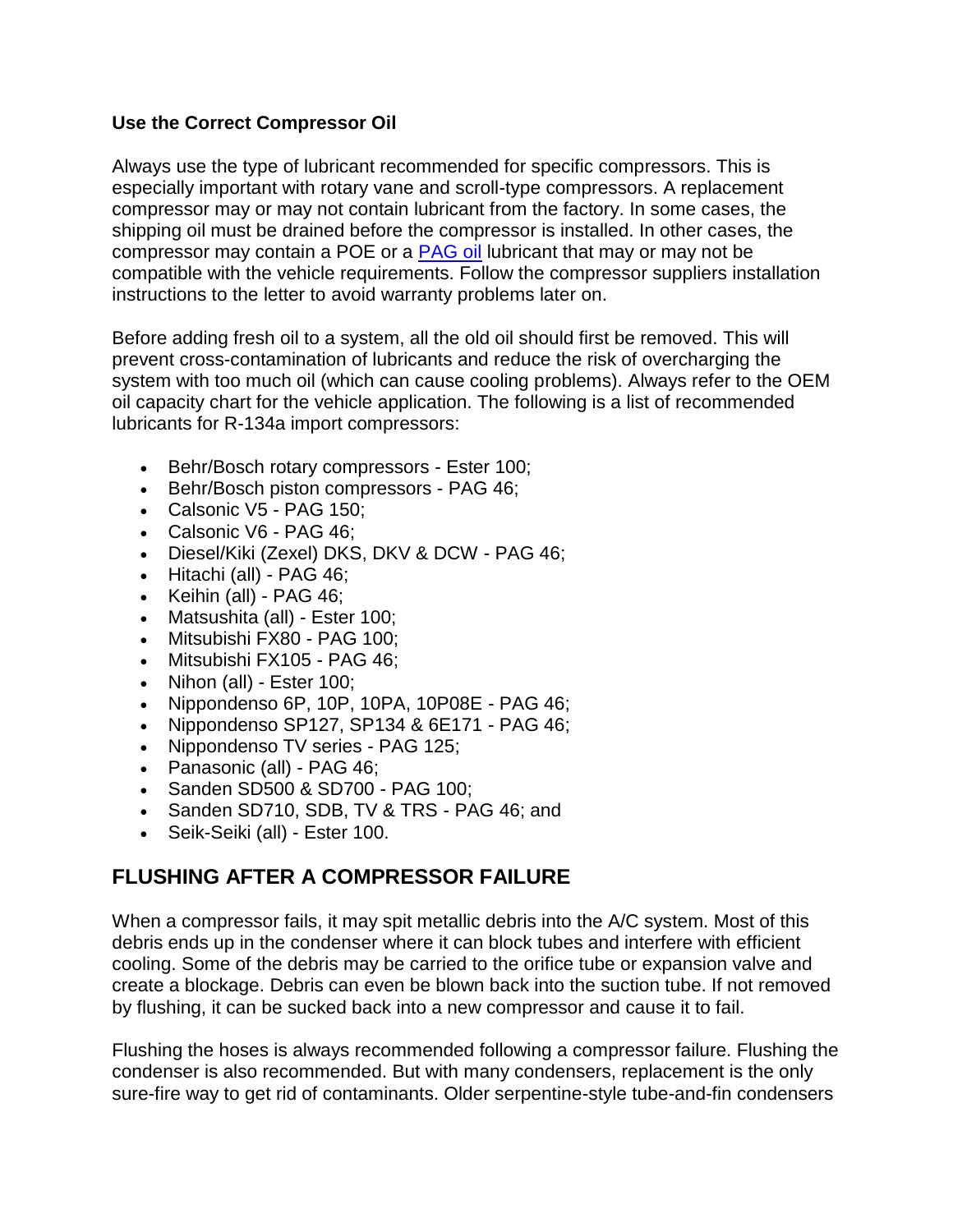can often be flushed successfully, but parallel flow condensers are very difficult to clean. So too are newer style condensers with extremely small extruded tubes. For these kinds of applications, the condenser should be replaced. It is expensive, but not as expensive as ruining a new compressor because of residual debris or sludge in the old condenser.

After flushing, install an in-line filter after the condenser to trap any debris that might still be inside. The filter will prevent anything that works loose from being carried to the orifice tube.

You should also install a filter screen in the suction hose at the compressor inlet to protect the new compressor from any debris that might be upstream inside the suction hose or evaporator.

Another reason for flushing is to remove residual oil from the system. This is necessary when retrofitting an older R-12 system to the new ozone-safe R-134a refrigerant, but it is also a good way to make sure the system contains the right amount of oil. Simply adding oil to the system to replace that which has been lost is a guess at best, because there is no way to know how much has been lost due to leakage. Estimating a couple of ounces here and there for replacing an accumulator, receiver/drier, condenser, compressor or hoses is not a very accurate means of determining how much oil needs to be added to the system when it is recharged with refrigerant. Flushing gets rid of all the oil so the exact amount specified by the vehicle manufacturer can be added back to the system.

What happens if there is too little or too much compressor oil in the system? Not enough oil in the system will reduce compressor lubrication and may lead to premature failure. Too much oil in the system can puddle in the condenser and obstruct the flow of refrigerant causing a drop in cooling performance.

Other parts that should also be replaced following a compressor failure include the accumulator or receiver/dryer, and the orifice tube or expansion valve. The former contains a bag of desiccant that traps moisture and acts as a filter to protect the system. A new orifice tube or expansion valve is recommended because the small hole in this metering device can become easily plugged with debris. An aftermarket "variable orifice tube" can improve low-speed cooling.

# **EVACUATING & RECHARGING THE AIR CONDITIONING SYSTEM**

After the compressor has been installed and the hoses are reconnected, the A/C system must be thoroughly evacuated with a vacuum pump to pull out air and moisture. If not purged from the system, air will reduce cooling efficiency. Moisture will react with refrigerant oil and produce acids and sludge. Moisture can also freeze and plug the expansion valve causing noise, restrictions or a complete blockage.

A pump capable of achieving high vacuum must be used to pull out all of the contaminants. When air is pulled out of the system, it creates a vacuum that causes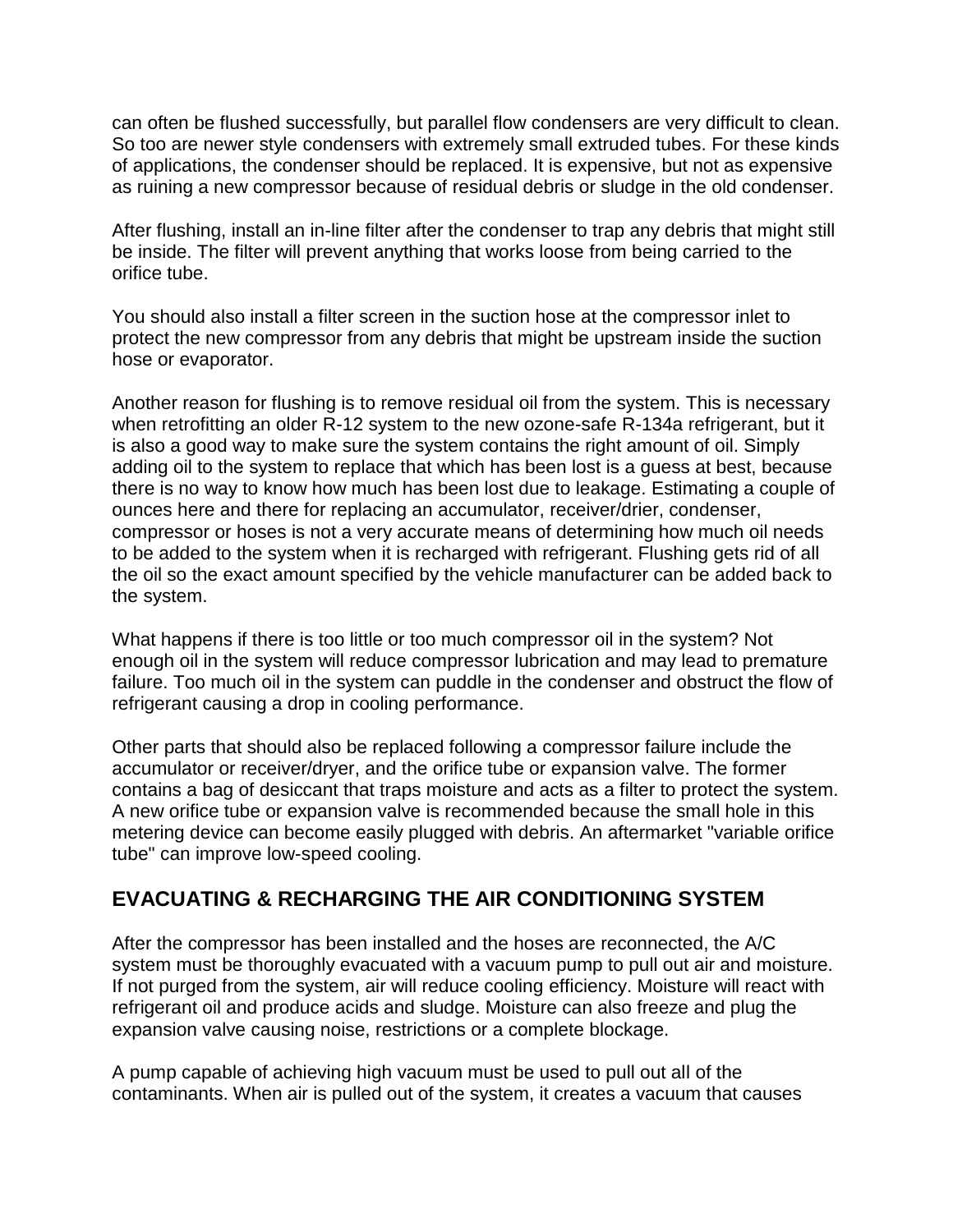residual moisture to boil and evaporate. For this to occur, the vacuum pump must be capable of pulling at least 29 in. Hg of vacuum throughout the evacuation process (which normally takes about 30 minutes).

One of the best ways to monitor the evacuation process is with a Thermistor Vacuum Gauge that reads in microns (one inch of Mercury equals 25,400 microns). It takes a highly accurate instrument to measure vacuum because even a little pressure left in the system can prevent all the residual moisture from boiling out. Only a 1/2 inch of mercury of pressure (12,700 microns) can reduce the boiling point of water by more than 20 degrees F. Pulling out the last fraction of an inch of pressure is the most critical step in the evacuation process to ensure complete removal of all air and moisture.

After pulling a deep vacuum on an A/C system, close all valves and shut off the vacuum pump. A slow rise in pressure (which you can see on the Thermistor Vacuum Gauge) will occur as the residual moisture continues to boil off inside the system. Pulling additional vacuum will get rid of this moisture. The evacuation will not be complete until the system can maintain a stable vacuum reading below 700 microns for at least three minutes.

The time it takes to completely evacuate an A/C system can be reduced by preconditioning the evaporator prior to hooking up the vacuum pump. Preconditioning raises the temperature so the moisture will boil off faster. The easiest way to raise the temperature of the evaporator is to run the engine with the heater on HOT in the RECIRC mode. Turn the blower fan to HI and close all doors and windows. When the engine reaches normal operating temperature, the evaporator will be thoroughly preheated and ready to evacuate.

If you have difficulty maintaining a stable deep vacuum, there may be a leak in the A/C system, the vacuum pump or the equipment connections. Leak testing should be done prior to evacuating the system because evacuation is not always a reliable way to locate or even identify a small leak in an A/C system. Seals and O-rings that leak under pressure may move under evacuation and not leak.

Finally, recharge the system with the recommended amount of refrigerant and compressor oil. Do not overcharge and do not add too much oil. Check cooling performance to verify that everything is working properly and that the new compressor is doing its job.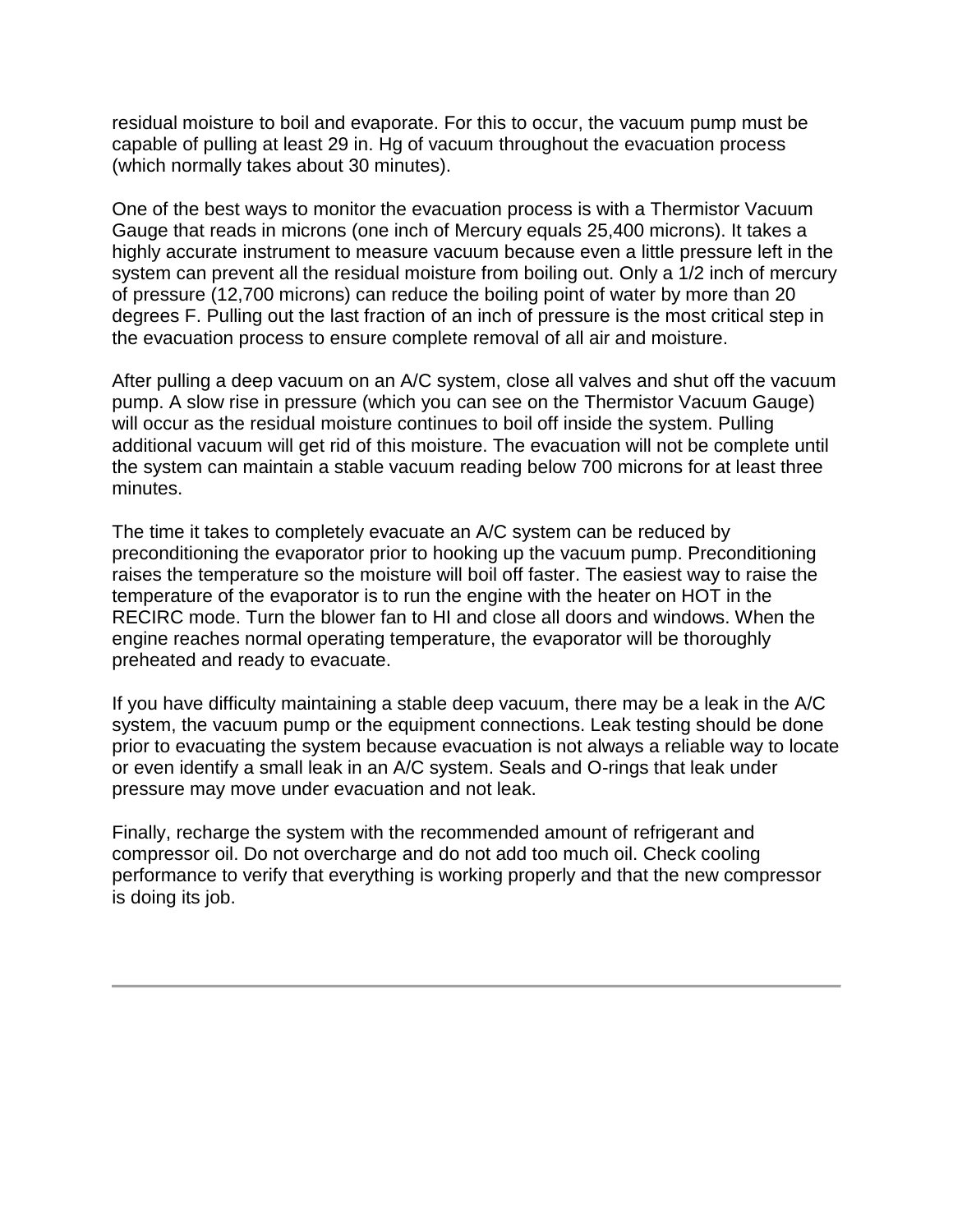## **GM Analysis of Compressor Failures**



Don't replace the compressor until you've ruled out other possibilities for poor cooling.

An analysis of air conditioning compressors in General Motors vehicles that had been replaced for noise, vibration and insufficient cooling concerns has indicated a high number of no trouble found results. Further studies have shown that the root cause of the customer concerns that might lead to a compressor replacement was often a state of refrigerant charge issue or in another area or system of the vehicle.

The A/C system refrigerant charge level, either high or low, has been found to be a major contributor to unnecessary compressor replacement. The ability of a refrigerant recycling/recharging tool to recover and measure the weight of the A/C system refrigerant charge will help the technician make a more accurate diagnosis of a charge level concern prior to any component replacement.

A thorough visual inspection should always be performed before any tests or repairs are done. Doing so may find an obvious problem that will save time and eliminate the need for extensive diagnosis. Some additional items, as listed below, should be considered before a compressor is replaced for noise, vibration or insufficient cooling concerns.

The compressor mounting bolts, brackets or braces may be loose or missing.

The compressor drive belt may be frayed, loose or misaligned.

The A/C refrigerant lines may be grounding out on body, chassis or engine components. This may allow noise and vibration to be transmitted into the passenger compartment.

The air flow through the condenser may be insufficient.

The condenser fins may be bent or filled with debris, or the space between the condenser and radiator may be filled with leaves or debris, or the cooling fans may be inoperative or not performing as designed, or the installation of aftermarket accessories may alter or restrict the air flow through the condenser.

Inspect for missing or mispositioned air deflectors, baffles, seals and shrouds.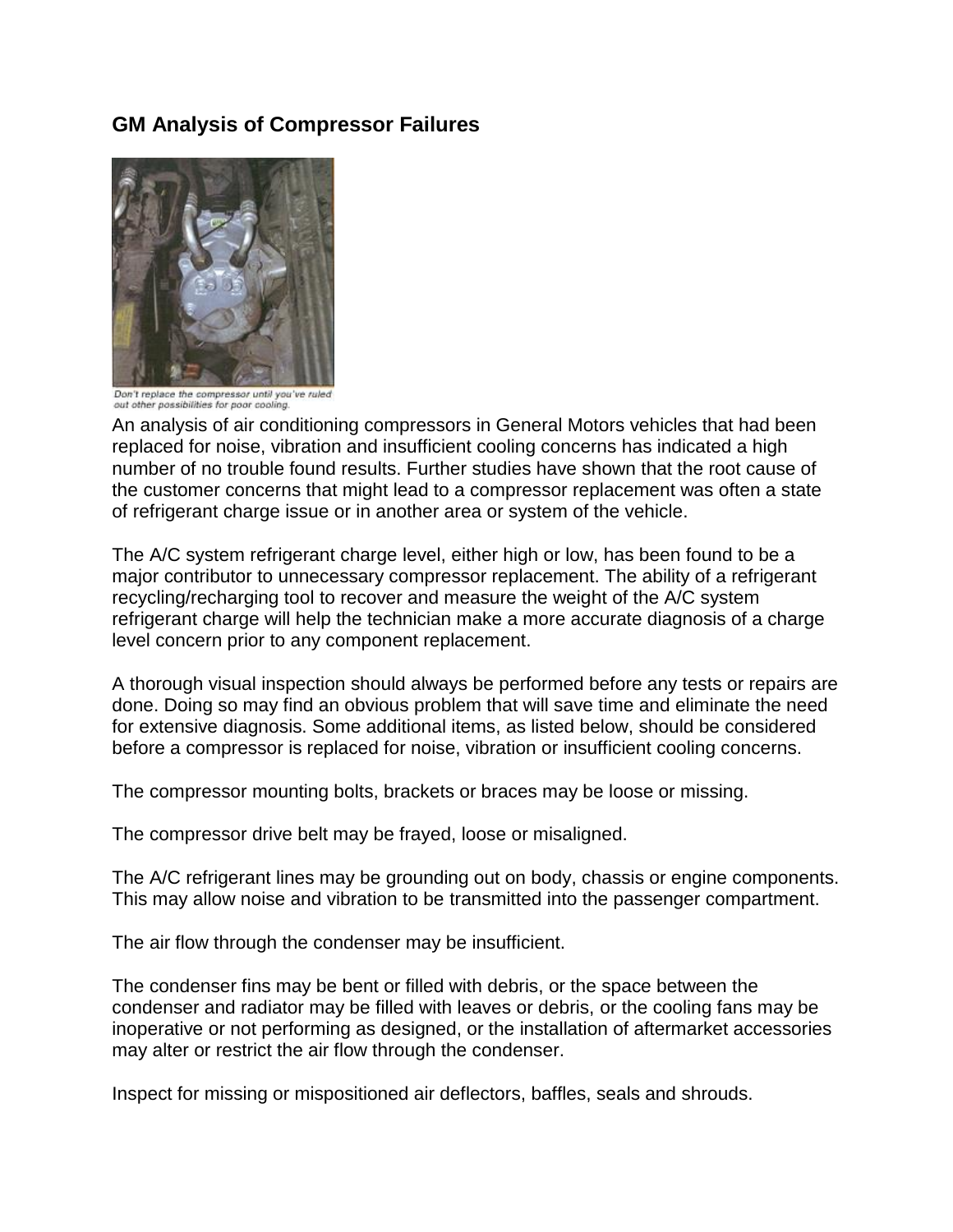The compressor cycling switch may not be operating correctly. This may allow the evaporator core to freeze up or the compressor may not stay engaged long enough for proper system pressures to develop.

The air flow through the evaporator core may be restricted.

The cabin filter may be plugged, or the evaporator core may be covered with debris, or the cowl air inlet leaf screen may by plugged.

The A/C system may be overcharged or undercharged with refrigerant. The A/C system charge weight can be measured with the RRR tool after a refrigerant recovery is done.

The A/C system may have an improper amount or incorrect type of refrigerant oil.

An A/C system sealer is not approved for use in GM vehicles.

The refrigerant may be contaminated or contain an excessive amount of air. The A/C system may have been charged with an unapproved refrigerant. The refrigerant identifier on the ACR 2000 should alert the technician to these conditions.

The orifice tube or thermostatic expansion valve (TXV) may be restricted, plugged or inoperative.

The capillary bulb on the TXV must be properly positioned so that the valve will provide proper refrigerant flow.

The desiccant bag in the accumulator may have failed, allowing debris to circulate in the A/C system.

The A/C system charge weight may have been changed. Components with an updated design may have been released. A check for service bulletins applicable to the vehicle being worked on should always be done.

A check for diagnostic trouble codes in all the control modules on the vehicle should be done. Some trouble codes will disable compressor operation after they have set. They must be repaired and cleared before compressor operation is allowed.

Verify that the engine is not operating with a low unstable idle, and that the engine is operating within the compressor engagement parameters (for example, the engine may be overheating or it may be too cold for compressor engagement).

The diagnostic procedures in the HVAC section of the service manual should be performed as written to prevent the misdiagnosis of a customer concern. The HVAC Diagnostic System Check and the A/C System Performance Test are written for a specific model only. They are not generic charts. They follow a logical order with detailed instructions on how to perform each step.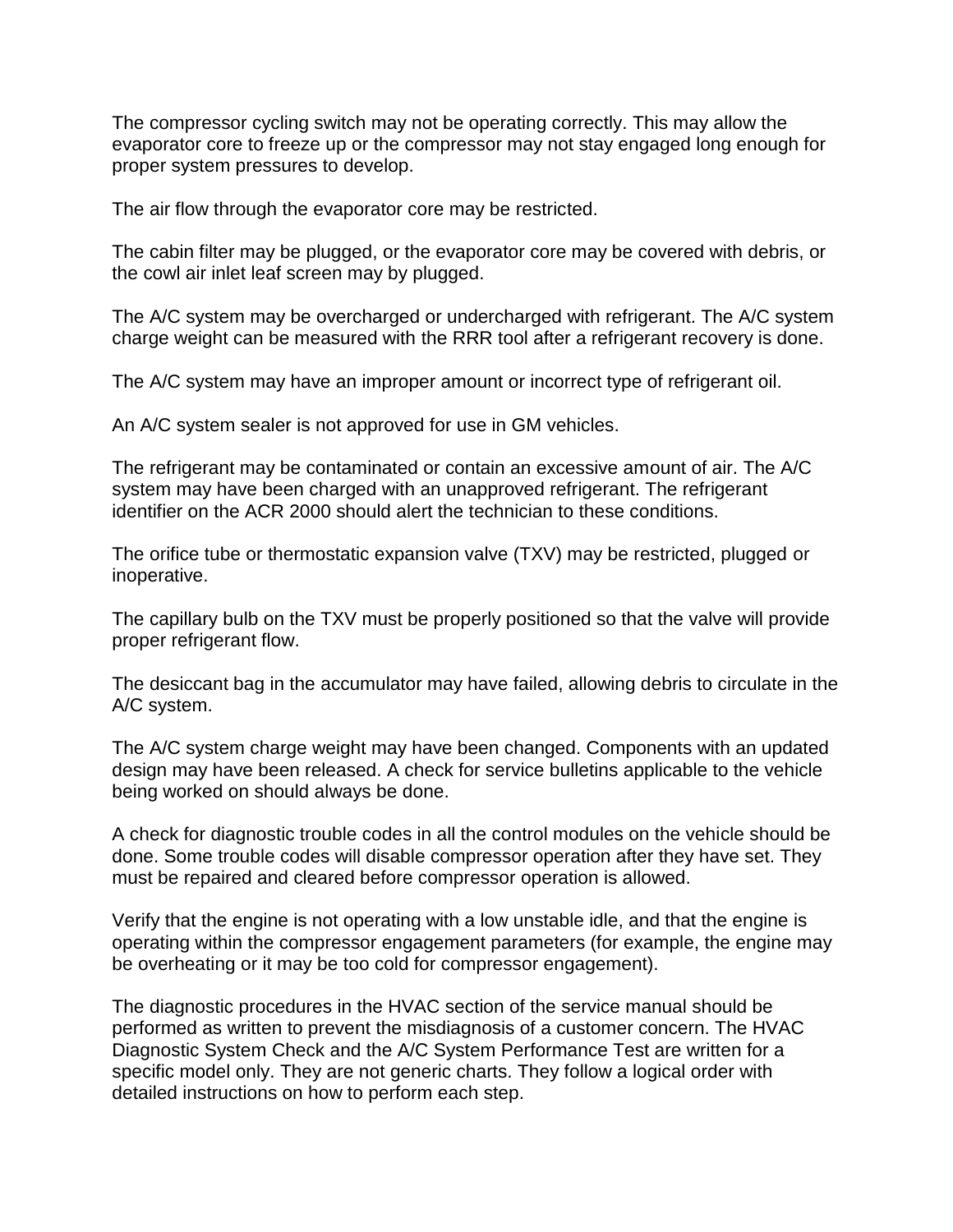When a thorough HVAC system diagnosis indicates that the compressor should be replaced, follow the procedure in the appropriate service manual. The oil balance instructions are an important part of the replacement procedure. The correct refrigerant oil, as listed in the service manual, must be used in the new compressor. It is recommended that a suction screen filter be installed on Delphi Harrison compressors that do not already have one. The suction screen filter is not approved for use on compressors from other manufacturers. Refer to Corporate Bulletin Number 01-01-39- 003A for more information on A/C suction screen kit repair recommendations and procedures. If the compressor has had a catastrophic internal failure, an inline filter may be required to capture the large amount of debris that may be found to be circulating in the A/C system. In addition, the A/C system may require flushing. Refer to Corporate Bulletin Number 01-01-38-006B for more information on flushing procedures and recommendations.

The addition of fluorescent refrigerant leak dye to the A/C system is recommended if the vehicle does not have it installed already. Some vehicles have leak dye installed at the assembly plant and this will be indicated on the A/C charge label. Refer to Corporate Bulletin Number 00-01-38-009B for more information. If leak dye has been added during a previous repair and has been in the vehicle for more than three years, it is recommended that additional dye be added. Finally, a leak check of the entire A/C system should be performed before the vehicle goes back on the road.

*Courtesy of General Motors.*





[Flushing Air Conditioning Compressors](http://www.aa1car.com/library/2003/us40330.htm)

[Compressor PAG Oil Applications](http://www.aa1car.com/library/pagoil.htm)